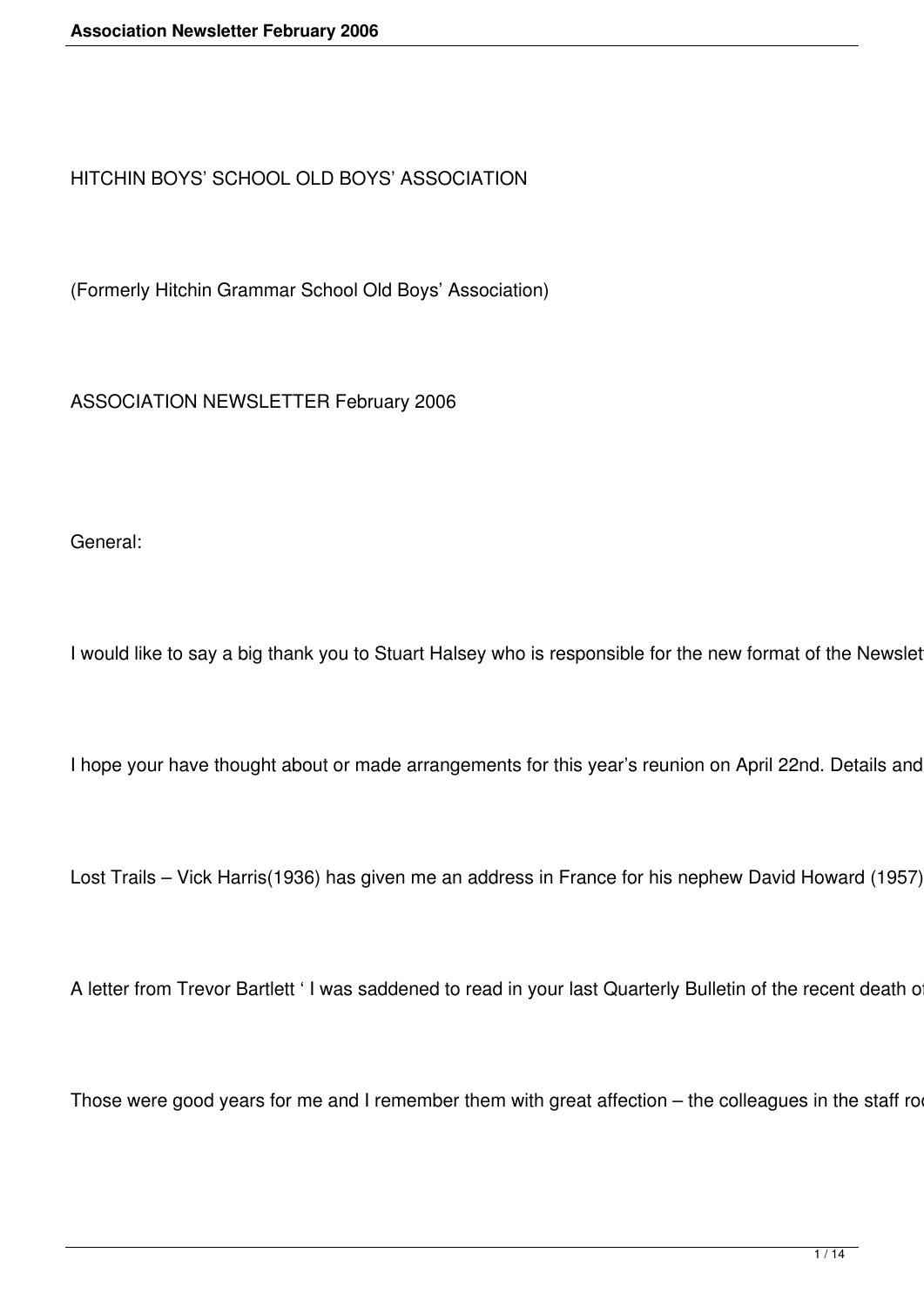I have just heard from Mary Ireland that Neville (1950) had a stroke in early April last year and despite a

Keith Mosely died on January 2nd at the age of 75. He was diagnosed with cancer in October 2005. Kei

Michael Whitmore (1961) One of the great supporters of the Association died last month. This is a tragic

Michael was born in Luton and taken home to Stopsley where the family lived at the time. In 1946 the fa

He and I were close friends going back to the time that we started out at the Grammar School and as so

He did well academically at school and he was a prefect but Mick was notable as a great sportsman abl

Others with Mick's sporting talent might have concentrated on their own sporting development but it is a

Mick knew that Blueharts would thrive through continuity and he helped to provide a bridge between the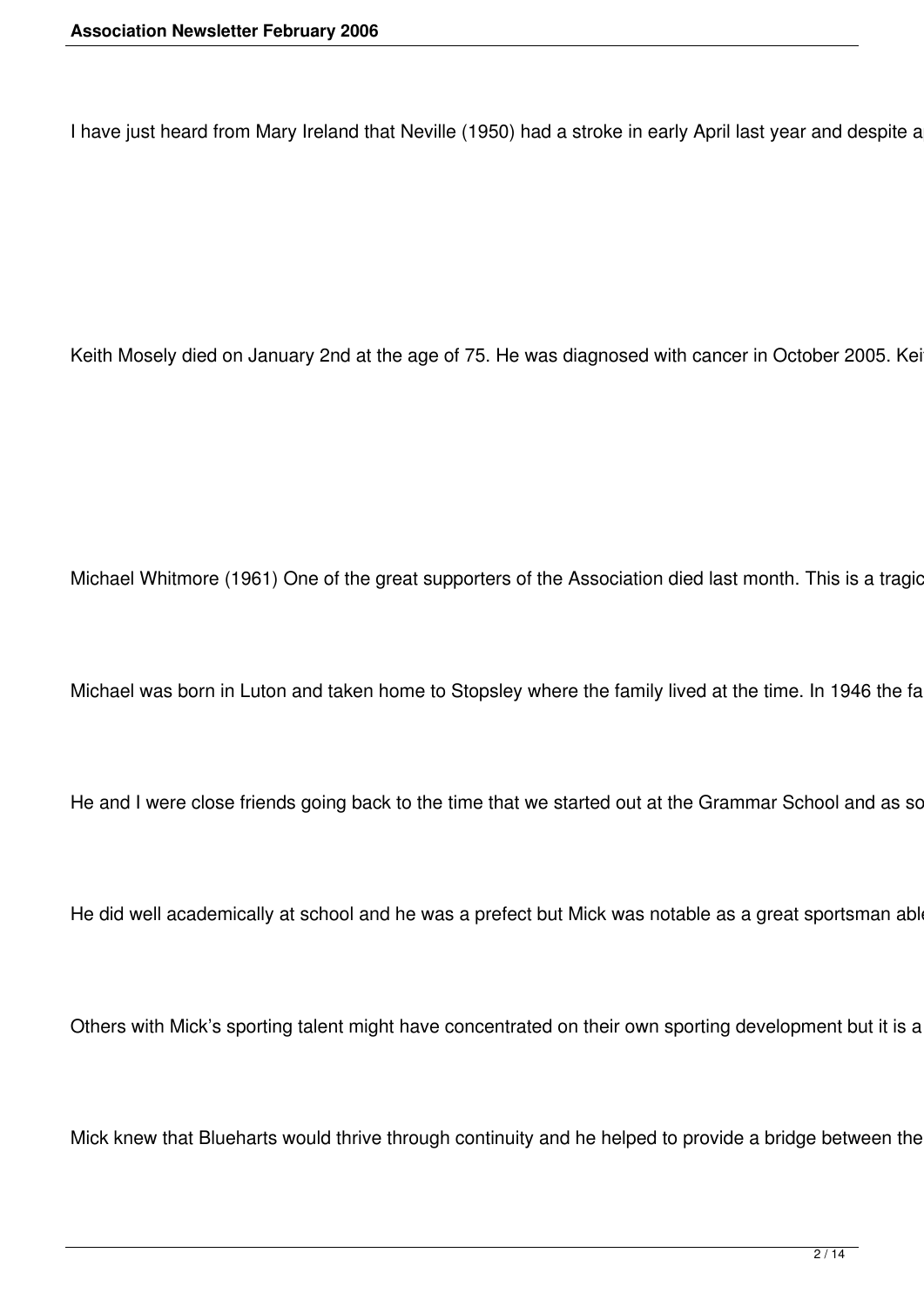Mick's first jobs were with Esso Petroleum, 3m and a division of ICI before joining Xerox where he spent

In the late-60's trips to North London became a frequent occurrence and an interest in the Antipodes be

In 1991 Xerox set up the Concessionaire programme whereby entrepreneurs were recruited to set up th

Mick's success at this time was reflected in him winning Honours Club four times in seven years resulting

Mick, as with his hockey and cricket, was a great team man. He ensured that, in return for hard work, his

A common theme emerges. He was very professional in all that he did, he was pragmatic, he was appro

Mick's success enabled him to retire in his mid fifties but it wasn't long before he received a phone call f

We remember his inspiration in inventing the Woodsooner's with attendant social priorities: the dinners,

Probably less well known is the extent to which Mick was involved with Geoff Grant and others in the de

As Chairman for the past few years of The Hitchin Town Cricket Ground Limited, he dedicated himself to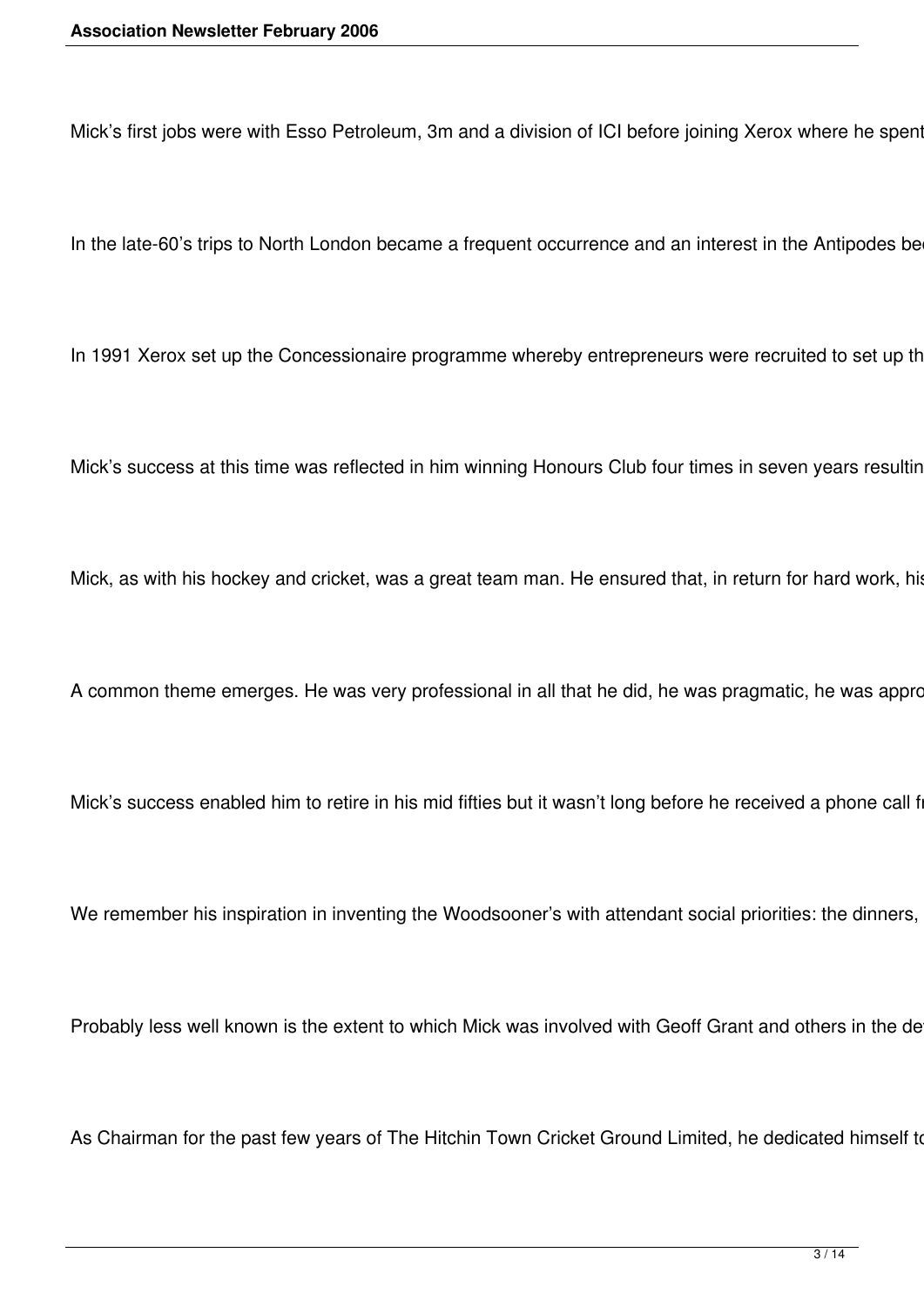Now a word about Mick's absolute top priority; Carmel, David and Samantha: Carmel and Mick are a hig

Mick was immensely proud of David and Samantha: he loved them and loved being their Dad. David an

Mick has been a mate and a cobber, team player, leader, manager, companion and a true friend of Aust

Frank Capra wrote, "Each man's life touches so many other lives, and when he isn't around he leaves a

I'd like to share this piece because I can feel that it expresses what Mick would want:

You can shed tears that he is gone or you can smile because he has lived.

You can close your eyes and pray that he'll come back or you can open your eyes and see all he has left.

Your heart can be empty because you can't see him or you can be full of the love you shared.

You can turn your back on tomorrow and live yesterday or you can be happy for tomorrow because of yesterday.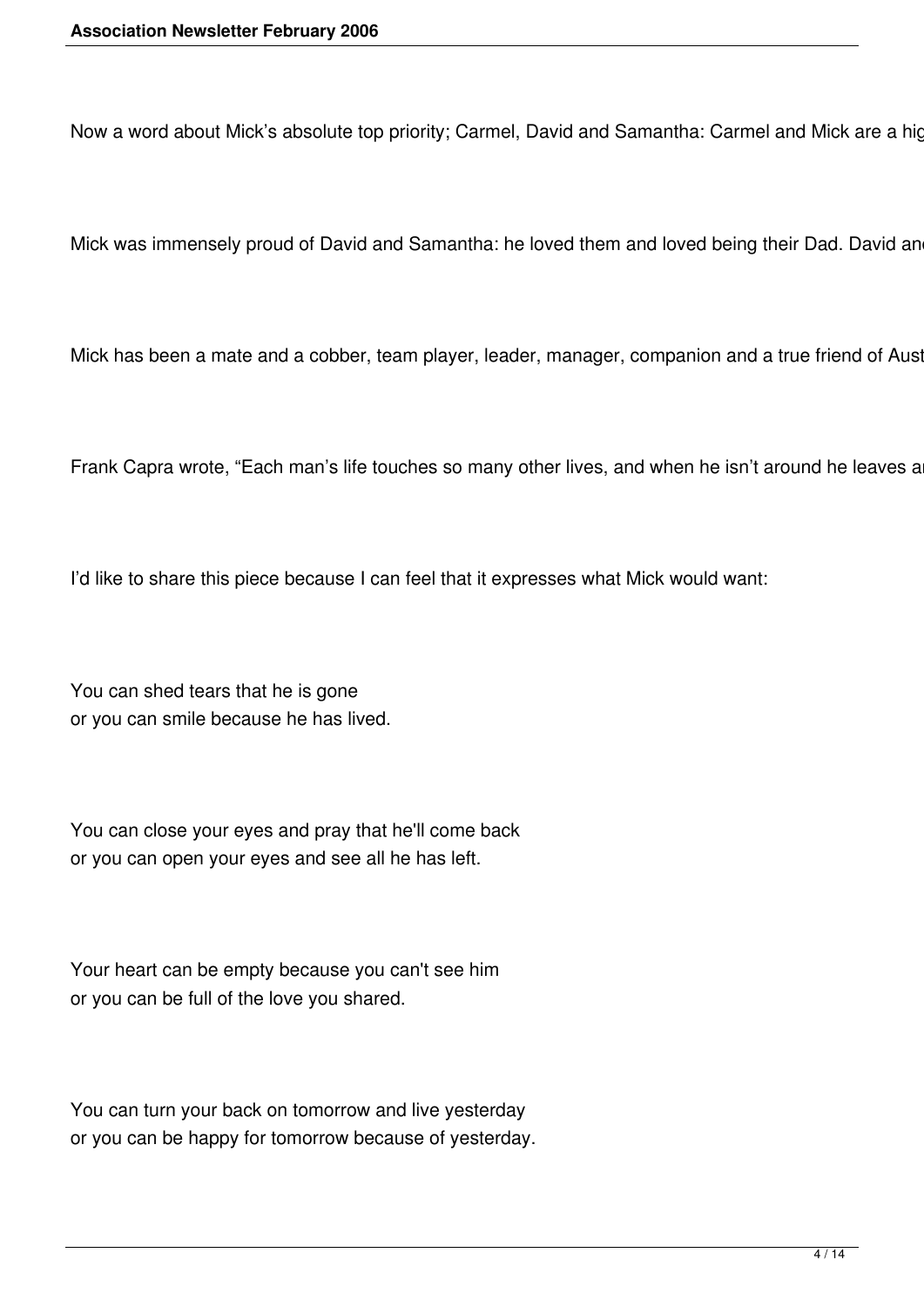You can remember him and only that he's gone or you can cherish his memory and let it live on.

You can cry and close your mind, be empty and turn your back or you can do what Mick would want: smile, open your eyes LOVE and go on.

When I think of Mick, I think of happiness, courtesy, humour, leadership, endeavour, achievement, loyal

**Michael Norris (1962)**

Another greatlobs recently was that **John Bridges (1958)**, in a year ago. Michael Moss spoke at John's funeral service and

JOHN was known as John and also JB, Shrimp, Cock and Cocker. He was Husband, Father, Grandfath

Carol, Robert and Helen have been overwhelmed with all the letters of condolence and flowers sent to 7

JB was a fun loving sociable person fortunately for us Carol matched him on that score. Partying at their

Once, just once, JB invited John Will (John Wilson) and myself to his London University Chaps Club din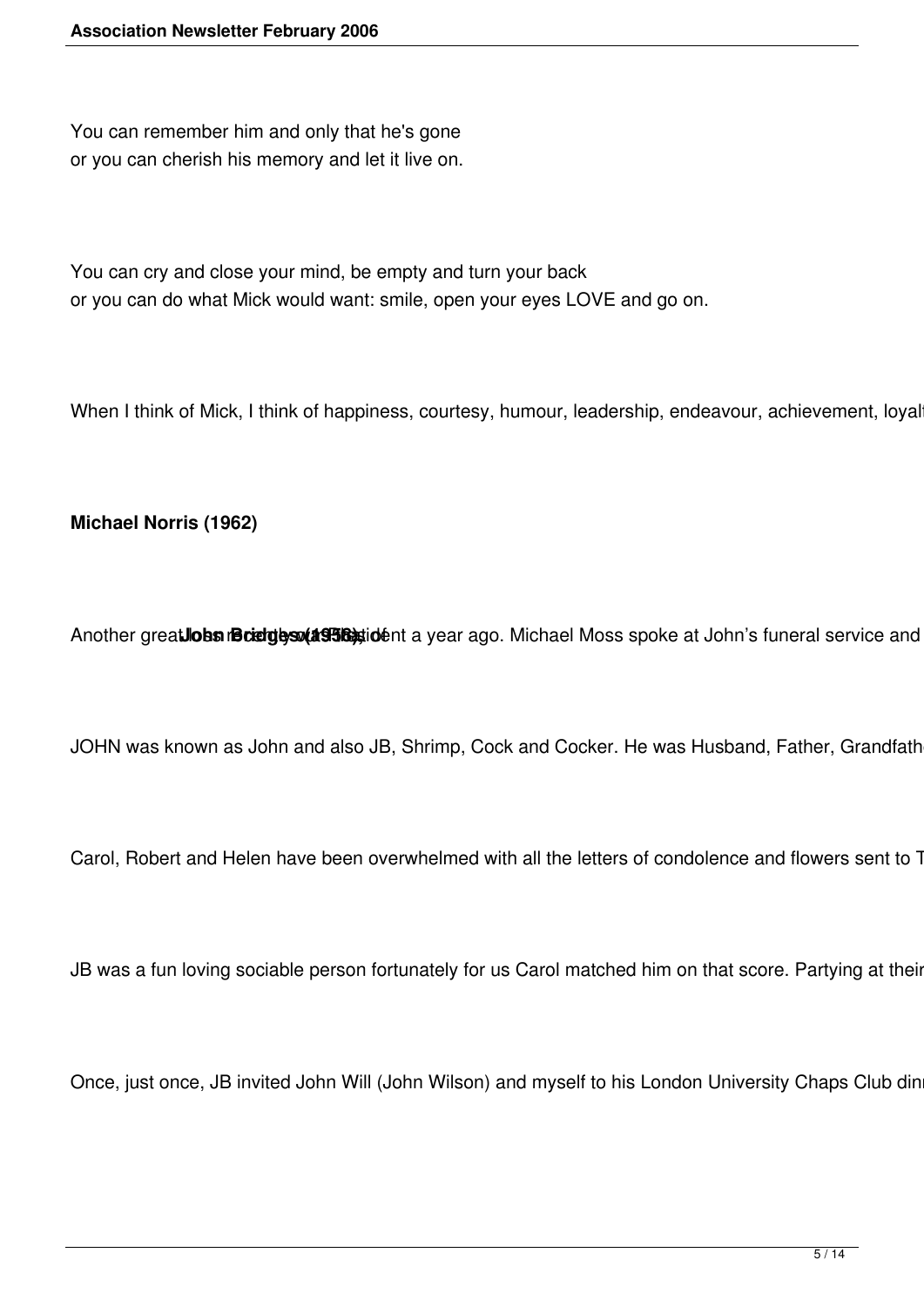JB loved school where he was always an item. Always positive and deserved, except perhaps for two ve

Upon meeting one another you gave the call sign and their nicknames and they did likewise. When all o

Academically JB was in the top third of the class in all subjects. After getting his degree in Metallurgy at

Sports wise JB was top hole. He played first team cricket, hockey and rugby, captaining the side at rugb

In his last year at school in 1958, he was a prefect and Head of his House Mattocke. Rugby was JB's fa

Upon leaving University with a degree in Metallurgy JB decided to work for a division of P &O, inspecting

JB used the skills acquired in running a business to great effect in his involvement at Blueharts and his of

John was a keen supporter of the School's Old Boys Association and a member throughout his life after

JB had a wonderful sense of humour – not a hearty guffaw type but more JBish – you know where he w

FINALLY – A short verse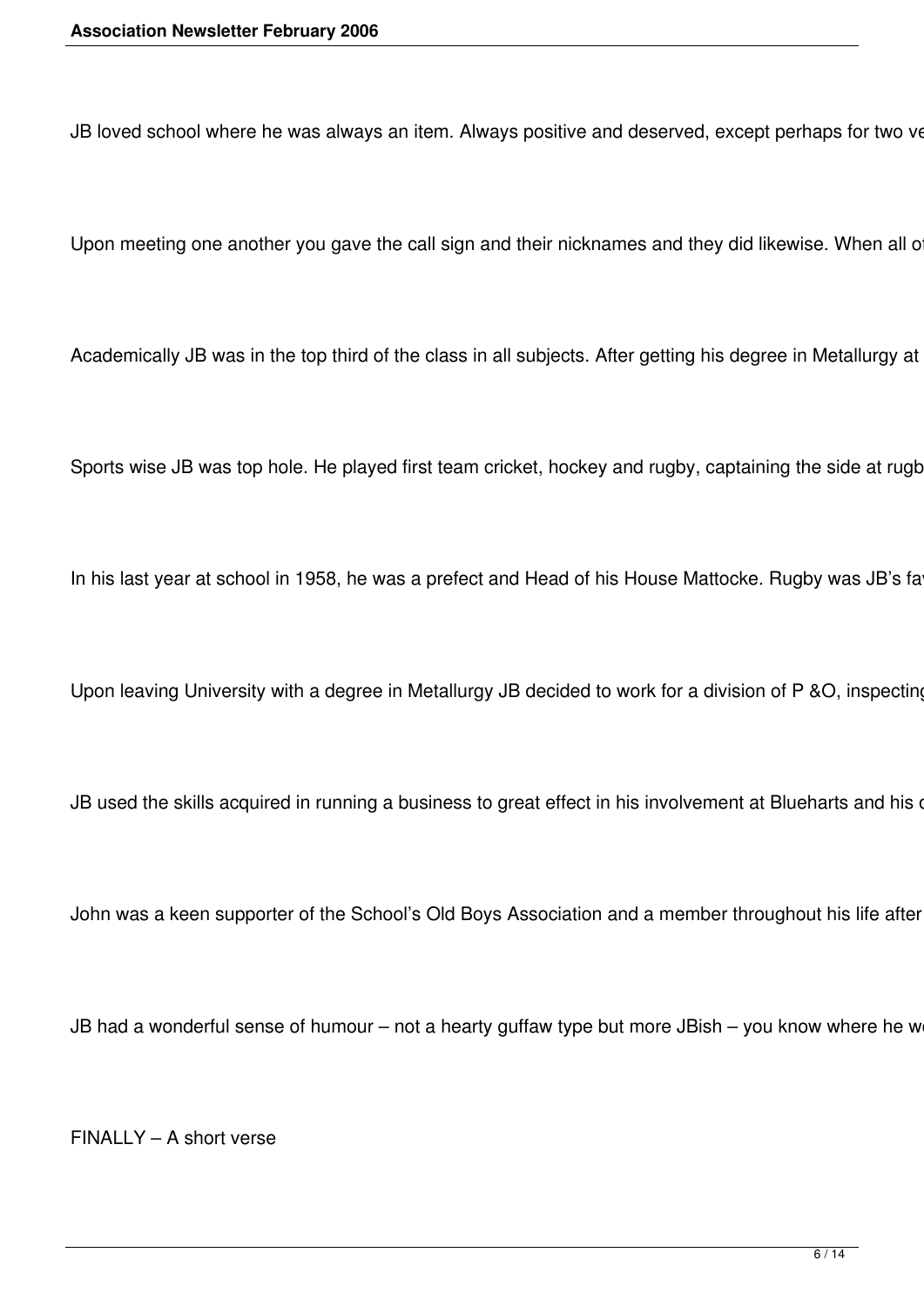# *What is dying?*

*"Imagine with me, that you are standing on the shore A ship sails, and spreads her white sails for the ocean I watch until she fades from my sight*

*A gentle voice beside me says, She is gone. Gone? Gone Where? Gone from our sight that is all.*

*She is just the same as she ever was Just as large and able to bear her load*

*The diminished size and loss of sight is in one not in her*

*Just at that very moment the gentle voice says, She is gone. There are others watching her coming and other voices take up a glad shout, Here she comes!*

*T hat, Is dying."*

# **Michael Moss (1954)**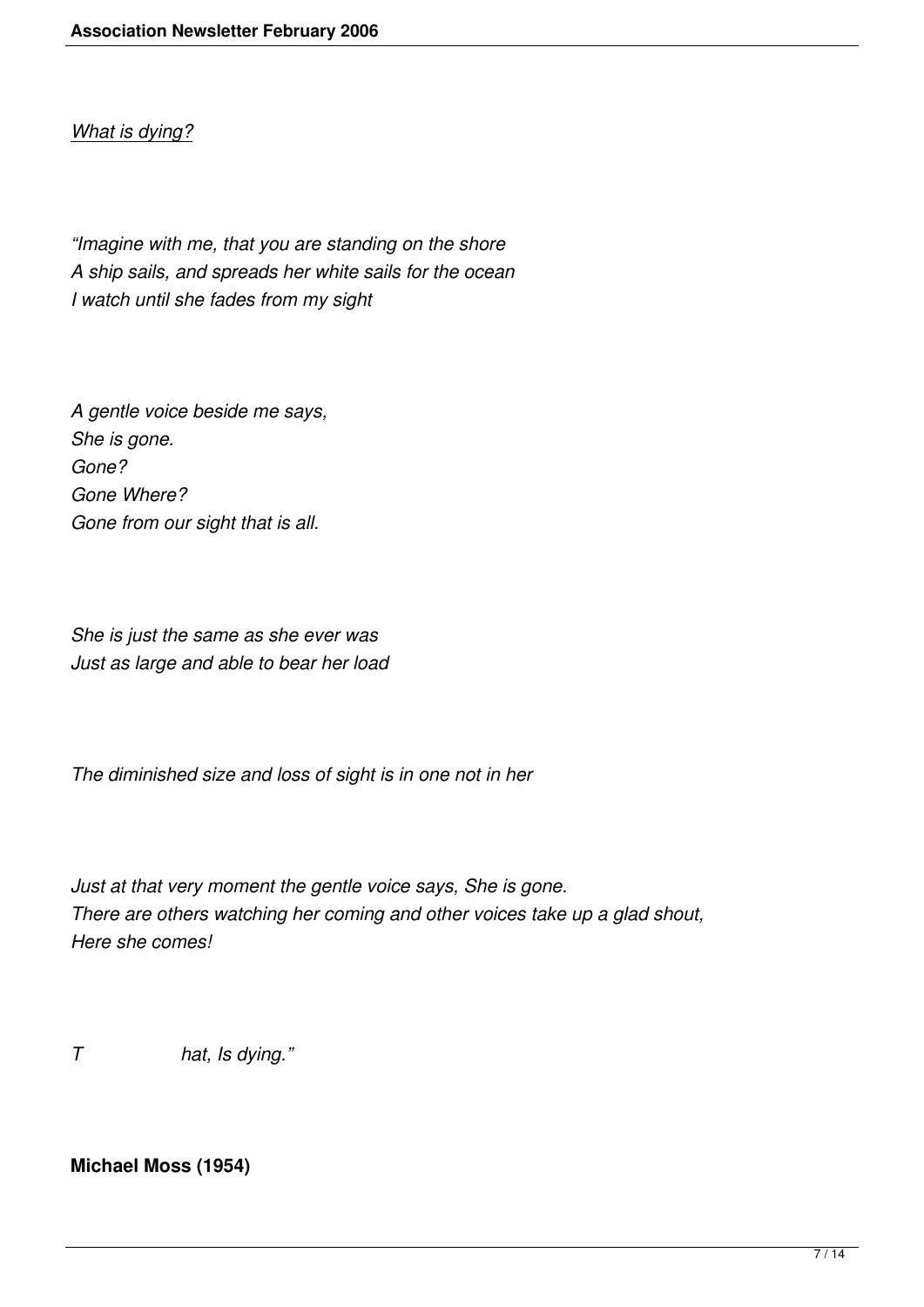A letter from Phil Halliwellt(1942) the sad. IAsslo(John) rFbstem (1989) 2005. Some Old Boys will remem

While he was Senior Prefect, his wife-to-be, Enid Bryant was a prefect, and later Head Girl, at HGGS. (

John was a cdanckisBabh(st9405)sea cotleagRogualkMitaemasmiseakHofeldoAgenfdentdsthoahhietelaneriedelekRotgenFelength

John retired to Shaftsbury and was able to devote more time to his two main hobbies - bird watching (in

**Phil Halliwell (1942)**

Bill Bowker has sent me Gaptain George Bang Concrete and text and november 11th 2005. He rem

#### **Committee news:**

The new pavilion clock has been installed, many thanks to Les Sezler, for his help in doing this. The Ass

**New Members:**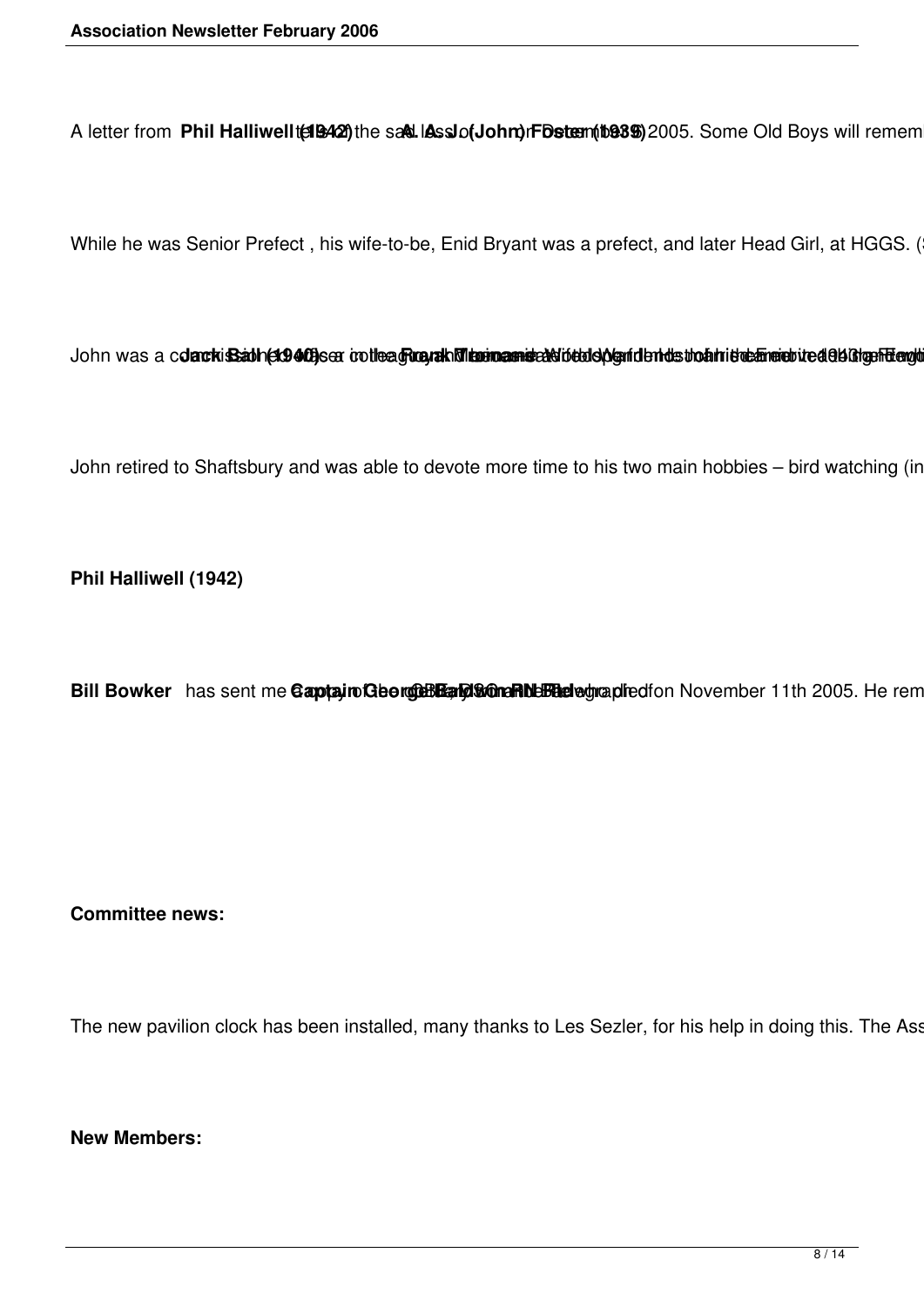Other Old Boysim Travis (1980)s: 'On leaving school I went to Cambridge to do science and ended up v

Everyone except our parents now calls Kit (younger brother) Chris. He did Engineering at Cambridge ar

I'd never seen the school website - lots of good stuff. The school looks surprisingly unchanged.

#### **School News**

The School is fully subscribed with a role of over 1000 pupils and that it is also fully staffed despite the c

"Book of Remembrance" remembered

Members may recall that some years ago the Association commissioned a "Book of Remembrance" to r

The sales cleared the costs and the School Library was the beneficiary of the surplus. Unfortunately abo

The book is a handsome little volume, A5 in a blue cover with yellow lettering that would grace any book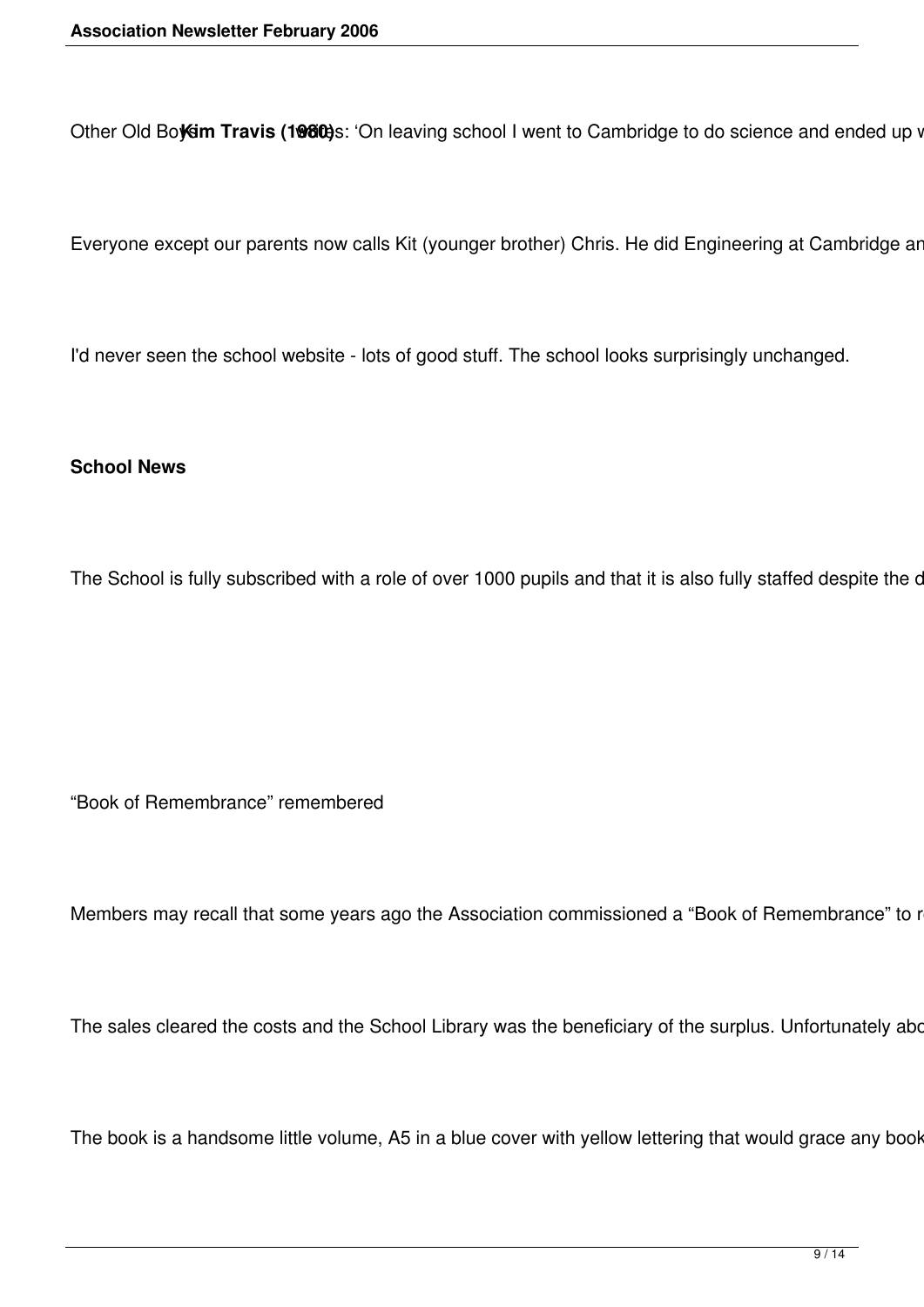The recent discovery means that we have a limited number of copies available to members at £4 each if co

Since the book was written, quite an amount of additional information has become available including the s

**Contact Address for HBSOBA**

Communications vicultities Assolviation may be sent to me at Beck Springs, Beckett End, Foulden. Thetford. N

Old Boys Day April 22 2006

## **2.30 - 5.00pm**

Five-a-side Football on the Astroturf - NO STUDS AT ALL. If you have a team or would like to play contact:

**6.00pm**  AGM in the School Library see separate sheet for AGENDA

### **6.45pm**

The Bar will open in the School Library immediately after the AGM.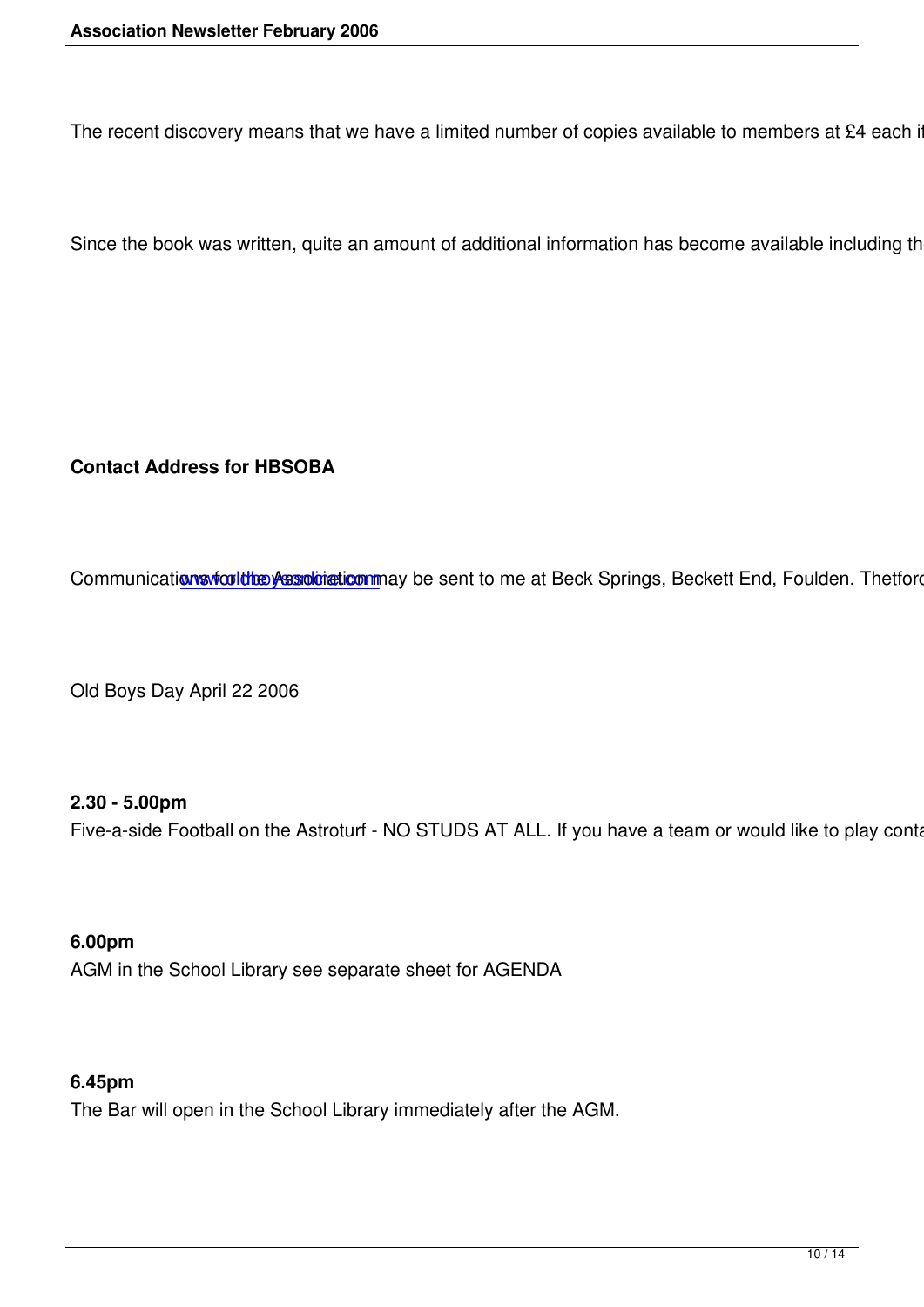## **7.30/45pm**

Annual Dinner in the Dining Hall

## *Subscriptions and DinnerTickets*

- I enclose £40.00 being the full payment for a 20 year Term Membership Subscription
- I enclose £10.00 being part payment for a 20 year Term Membership Subscription
- I enclose £5.00 being the 2005 Subscription for an Ordinary Member
- I enclose £……. For…….. concert CDs @ £5 I enclose £……. For…….. Annual Dinner Tickets @ £20

Cheques should be made payable to HBSOBA and sent to the Hon Sec at Beck Springs, Beckett End, I

Name…………………………………………………………………

Address ………………………………………………………………………………….

………………………………………….Post Code: …………………………….

e-mail address ……………………………………………………………………………. I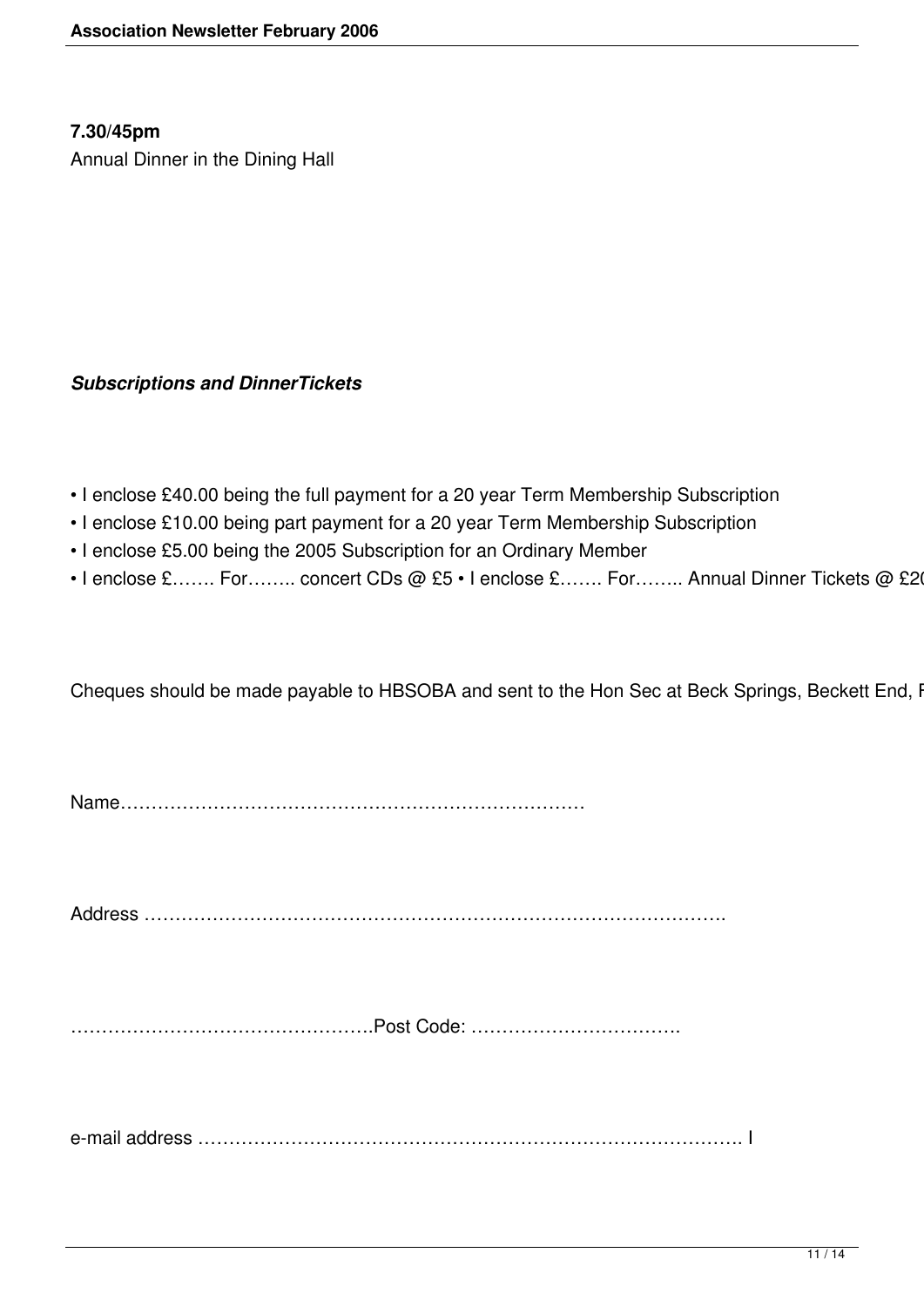n accordance with the Terms of the Data Protection Act, I have no objection to the above information be

Signed ……………………………………………….. Date ……………………………..

HITCHIN BOYS' SCHOOL OLD BOYS' ASSOCIATION (Formerly Hitchin Grammar School Old Boys' Association)

AGENDA for the ANNUAL GENERAL MEETING to be held on Saturday 22nd April 2006 at 6.00pm in the School Library

1. Apologies for absence.

2. Minutes of the previous Annual General Meeting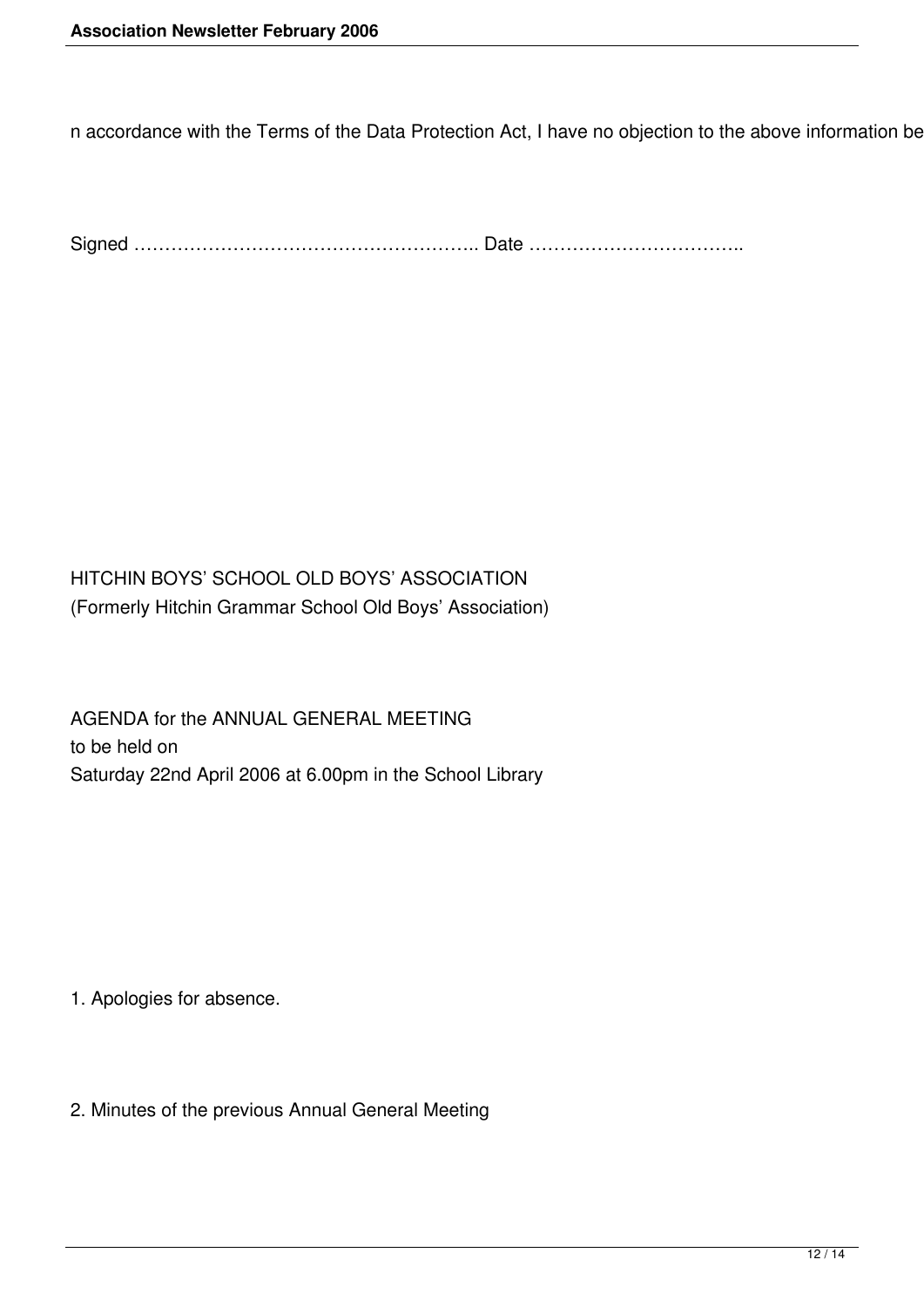3. Matters arising.

4. Hon. Treasurer's Report and Adoption of accounts.

6. Hon. Secretary's Report

7. Election of Officers and Committee Members: President for 2006 – A.D.W.Garvie President Elect: - M. A. Norris Vice-Presidents: D.C.Baines, T.P.Brooker, W.S.Bowker, J.C. Burges, D.Carnill, A.P.Cherry, B.I.Cook, E

• Hon. Treasurer: M. E. Hart • Hon. Secretary: D.E.Stancombe • Committee Members: Retiring in 2006 - M.J.Cranfield, D. G. Niven, Neil Chambers Retiring in 2007 – Robert Pettigrew, Andy Russell, David Hall Retiring in 2008 – R.J. MacArthur, M.Russell, Co-opted during 2005 – Stuart Halsey Election of members for this year – Stuart Halsey - Nominations from the floor

8. Re-appointment of Honorary Accountants – Messrs Watts, Knowles

9. Head teacher's Review.